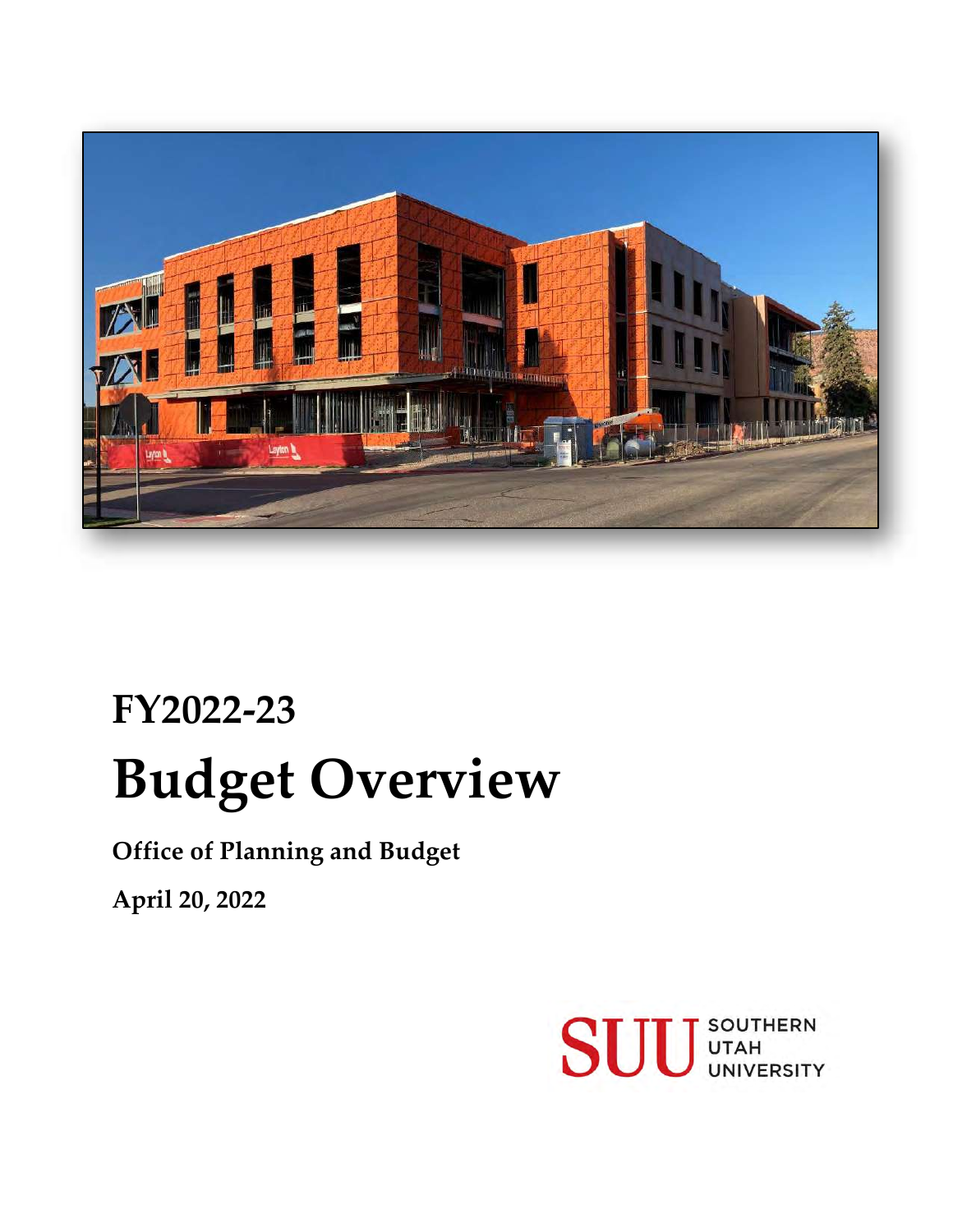

April 20, 2022

#### Dear SUU Community:

The past year has seen welcomed relief and recovery from the COVID pandemic which affected every aspect of our lives for two years. While Covid will likely remain a part of our lives into the foreseeable future, we remain hopeful it's impacts will dimmish with time. We are grateful students returned to campus en masse fall of 2021 and that our dedicated faculty taught approximately similar levels of face-to-face classes as they had in previous fall semesters. We express heartfelt appreciation to all who played a role in our recovery; from the direction and leadership of SUU's Campus Covid Task Force to faculty for remaining diligent, the facilities team for their constant sanitizing efforts, staff, and volunteers who accommodated and contributed in so many ways to ensure a successful outcome.

Utah is "leading the nation in economic performance and continues to exceed expectations" according to a February 18, 2022, report from the Governor and Legislature. Annual budget revenues were adjusted upward several times prior to concluding the Legislative session on March 4th. \$1.7 Billion in new ongoing revenue and \$2.3 Billion in one-time funds were available for legislative appropriations. This level of funding is unprecedented in Utah's history and SUU is a beneficiary with appropriations for several projects and initiatives.

SUU's face-to-face and online enrollments continue to grow. Fall 2021 end of term enrollment increased 1,326 students to 14,324 or 10.2% above 2020. As of the third week of Spring semester 2022, enrollment increased 6.3% or 745 students to 12,632. Online continues to expand with students taking only online classes making up 22.9% of fall end of term enrollments. Students taking a mix of online and face-to-face ended at 32.1% of overall enrollment. As in previous years the administration is adding faculty and staff positions in this year's budget to address increasing class sections and growing workloads. This budget includes funding for 21 additional faculty lines, increasing our full-time faculty to 373, should all searches be successful prior to fall semester.

The 2022 Legislative session yielded \$38,892,000 in new ongoing and one-time state funding for SUU. Specifics outlining the use of this increased funding is highlighted within this Budget Overview. Legislative appropriations for SUU's FY 2023 operating (E&G) budget include tax funds and tuition totaling \$125,991,900. This amount represents a \$9.2 million increase in ongoing funds for compensation, insurance adjustments, as well as performance and growth funding. This level of appropriations shifted our historic funding mix of approximately 47% taxpayer funds and 53% tuition funds to 51% and 49% respectively. Included in one-time legislative funding is \$19.5 million in Capital Development funds to remodel and expand the Music Building. We will proceed with architectural programming and design this summer with construction to begin sometime after a moratorium on new building construction expires in March of 2023.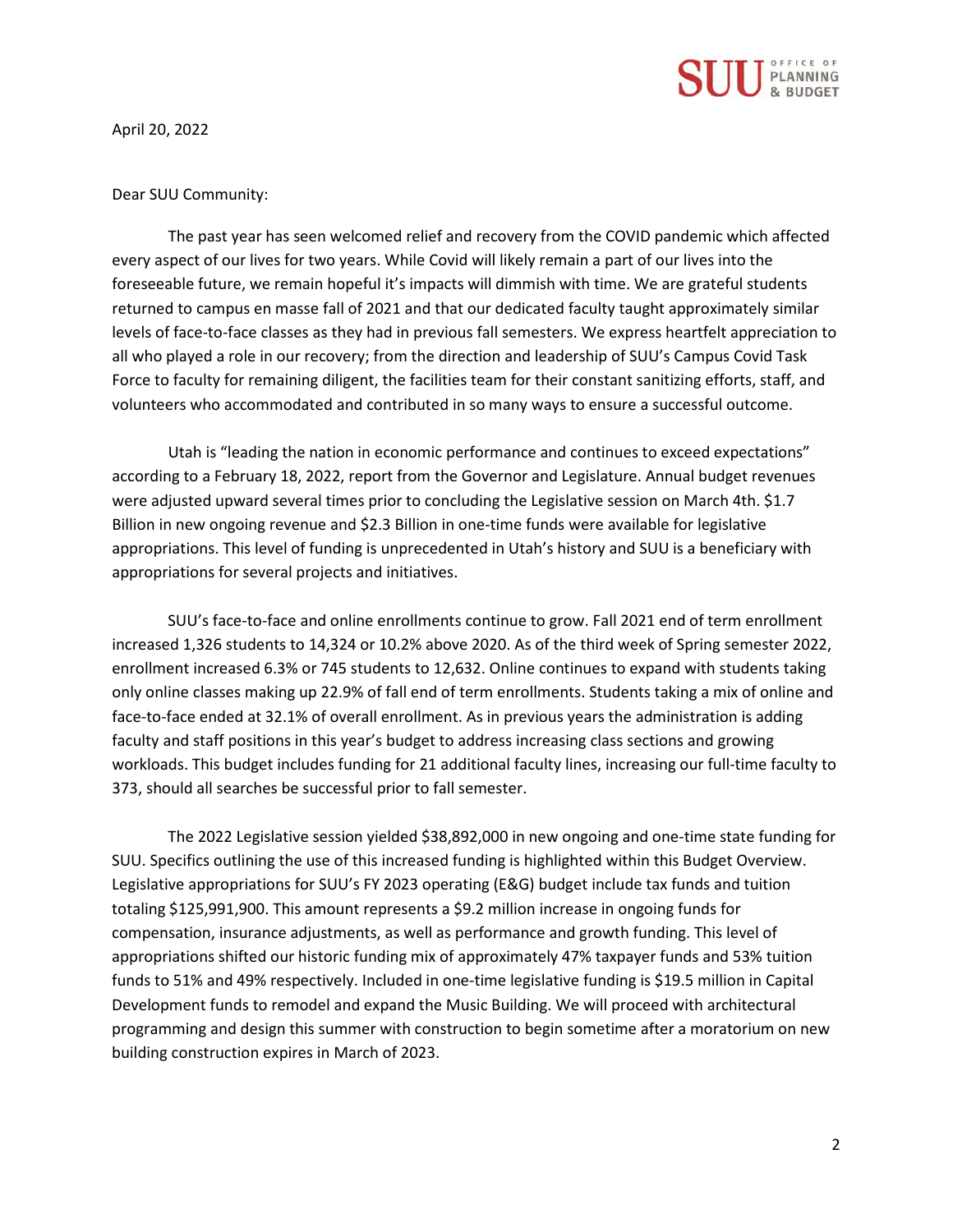#### PLANNING & BUDGET



USHE's annual formula-based funding programs, Performance and Growth funding, yielded \$5.1 million in new ongoing dollars for positions and programs. Growth funding totaling \$3,247,000 represents 100% of SUU's portion and is the largest allocation among USHE schools. President Benson led a significant effort on Capitol Hill to ensure this program was fully funded. The legislature only funded 85% of the system's request for Performance-based funding with SUU receiving \$1,872,400 in new ongoing funds. Acknowledging the increasing need for faculty and staff to address continued growth, outside of Institutional costs, virtually every new ongoing dollar appropriated to departments is tied to added personnel. 21 new faculty lines, 13 staff positions, operating funds for these positions, rank and tenure advancements, 10 PsyD assistantships, and student wages round out \$3,533,200 of growth and performance funding.

After working with the Faculty Senate leadership on salary adjustments for rank and tenure advancements, the Administration is implementing with the FY 2023 budget increased adjustment amounts. As outlined on the table below, advancement from Lecturer to Assistant Professor increased by \$500, Assistant Professor to Associate increased by \$500, and Associate Professor to Full increased by \$1,000. A total of \$133,600 is appropriated in FY23 for new rank and tenure advancements. This is \$30,500 above what adjustments would have been using the previous advancement amounts.

| Current |                     | Advancing | Current       |          |          |
|---------|---------------------|-----------|---------------|----------|----------|
| Rank    | Title               | Rank      | <b>Amount</b> | Proposed | Increase |
|         | lLecturer           | AS        | 2,000         | 2,500    | 500      |
| AS      | Assistant Professor | AO        | 3.500         | 4.000    | 500      |
| AO      | Associate Professor | Full      | 5.000         | 6.000    | 1,000    |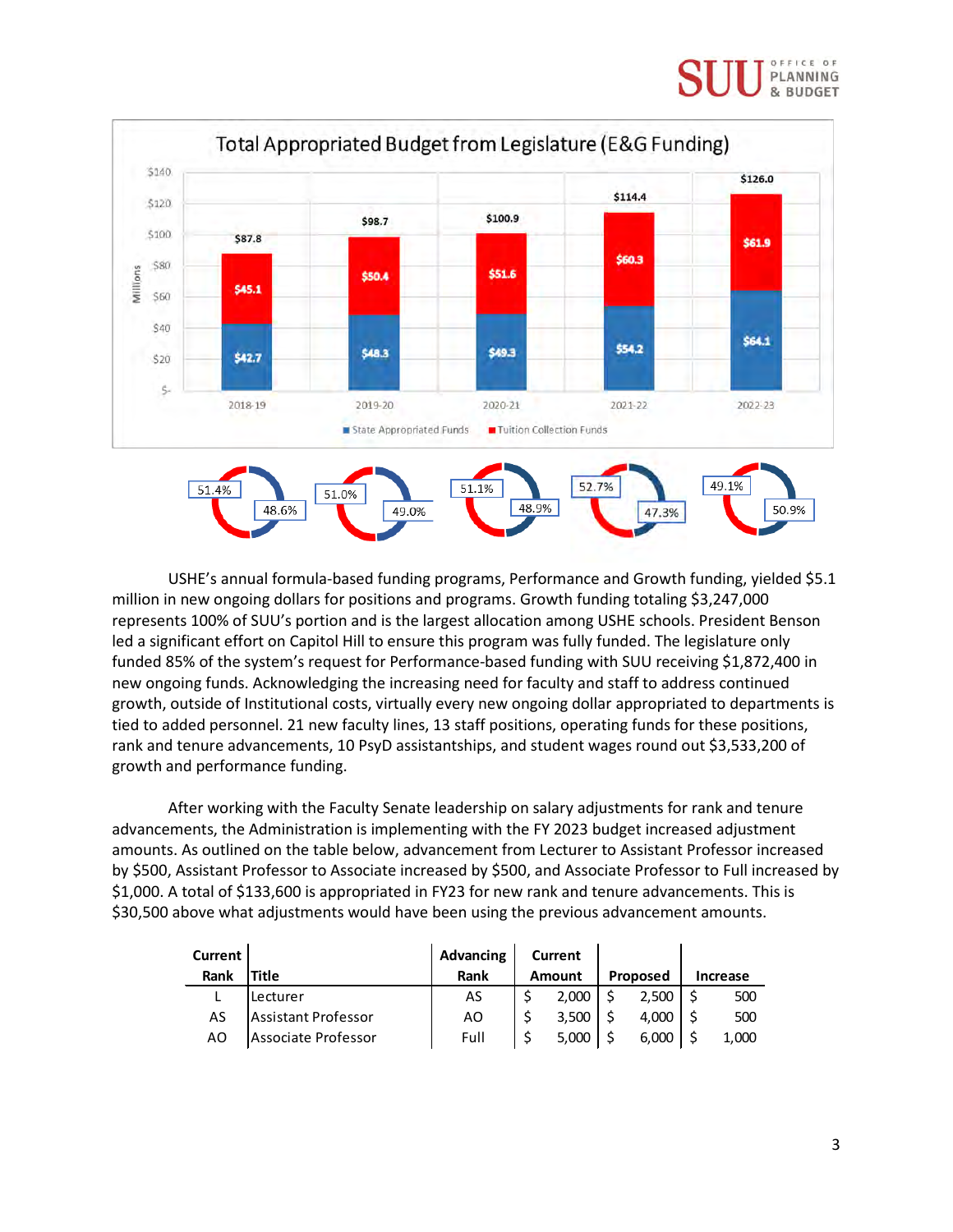

As part of the Administration's ongoing efforts to keep college affordable and become more competitive with our three USHE public regional peers (which all have tuition rates lower than SUU), tuition is being held flat for the fourth year in a row.



In addition, the Administration honored its commitment to eliminate the second half of the computer lab fee and replaced it with \$260,000 in E&G funds. In contrast, all other degree granting institutions within USHE raised their tuition for FY23. As to General Student Fees, the students recommended, and the Boards of Trustees and Higher Education approved, one new fee of \$32/semester to create an on-campus Student Health Clinic, and increased the Counseling Services fee \$5/sem. and the Tutoring Center fee \$1/sem. When netted together the General Student Fee will increase \$22.00/semester.

| <b>Annual Tuition and Fees for USHE Degree Granting Institutions</b> |    |         |    |         |    |         |    |         |             |              |
|----------------------------------------------------------------------|----|---------|----|---------|----|---------|----|---------|-------------|--------------|
| <b>Tuition and Fees</b>                                              |    | 2017-18 |    | 2018-19 |    | 2019-20 |    | 2020-21 | 2021-22     | 2022-23      |
| UofU                                                                 | \$ | 8,824   | \$ | 9,222   | \$ | 9,500   | \$ | 9,665   | \$<br>9,817 | \$<br>10,287 |
| <b>USU</b>                                                           |    | 7,175   |    | 7,424   |    | 7,659   |    | 7,860   | 8,055       | 8,305        |
| <b>SUU</b>                                                           |    | 6,676   |    | 6,770   |    | 6,770   |    | 6,770   | 6,726       | 6,770        |
| <b>WSU</b>                                                           |    | 5,712   |    | 5,859   |    | 5,986   |    | 6,012   | 6,228       | 6,397        |
| <b>UVU</b>                                                           |    | 5,652   |    | 5,726   |    | 5,820   |    | 5,906   | 6,010       | 6,270        |
| DSU                                                                  |    | 5,080   |    | 5,253   |    | 5,496   |    | 5,662   | 5,862       | 6,075        |
| <b>SLCC</b>                                                          |    | 3,781   |    | 3,843   |    | 3,929   |    | 3,989   | 4,086       | 4,269        |
| Snow                                                                 |    | 3,686   |    | 3,742   |    | 3,836   |    | 3,912   | 4,000       | 4,180        |

In what most believe is an historic high, the legislature authorized a 5.75% compensation adjustment for higher education. Beginning on July 1, 2022, all qualifying E&G funded employees will receive a 5.0% cost of living adjustment (COLA). This same 5% COLA will be awarded to employees of auxiliaries, aviation, grant, or other funded operations as their funding sources permit. The remaining 0.75% funding is being used to address equity, merit, market, and retention hotspots.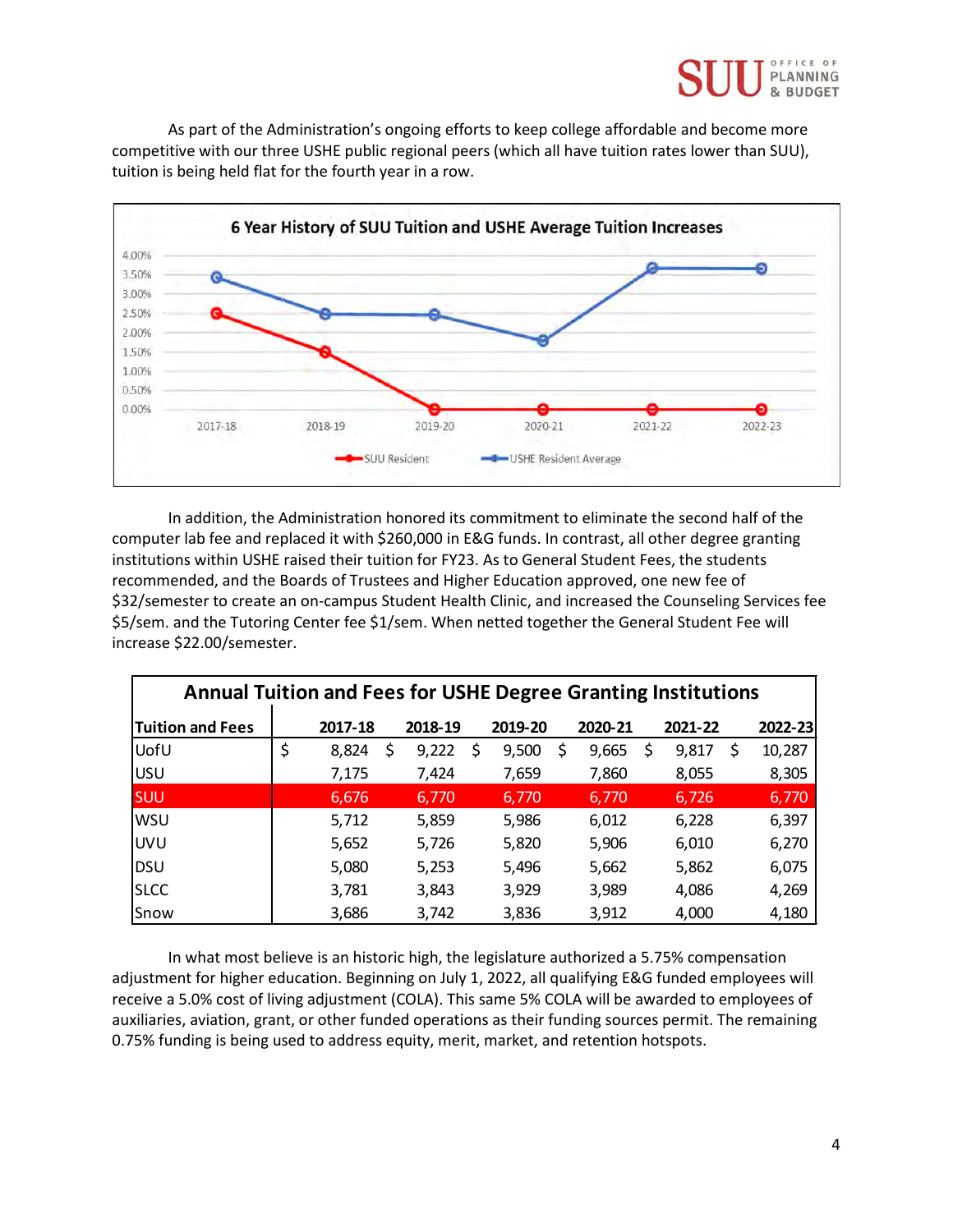#### OFFICE OF PLANNING & BUDGET



The legislature also provided E&G funding for a 6.7% increase in health insurance premiums. The University did not make any plan design changes for the coming year, and while our consultants encouraged raising premiums over 7.0%, premiums will only be raised to the 6.7% level partially funded by the legislature. This increase will apply to the employee premium share as well.

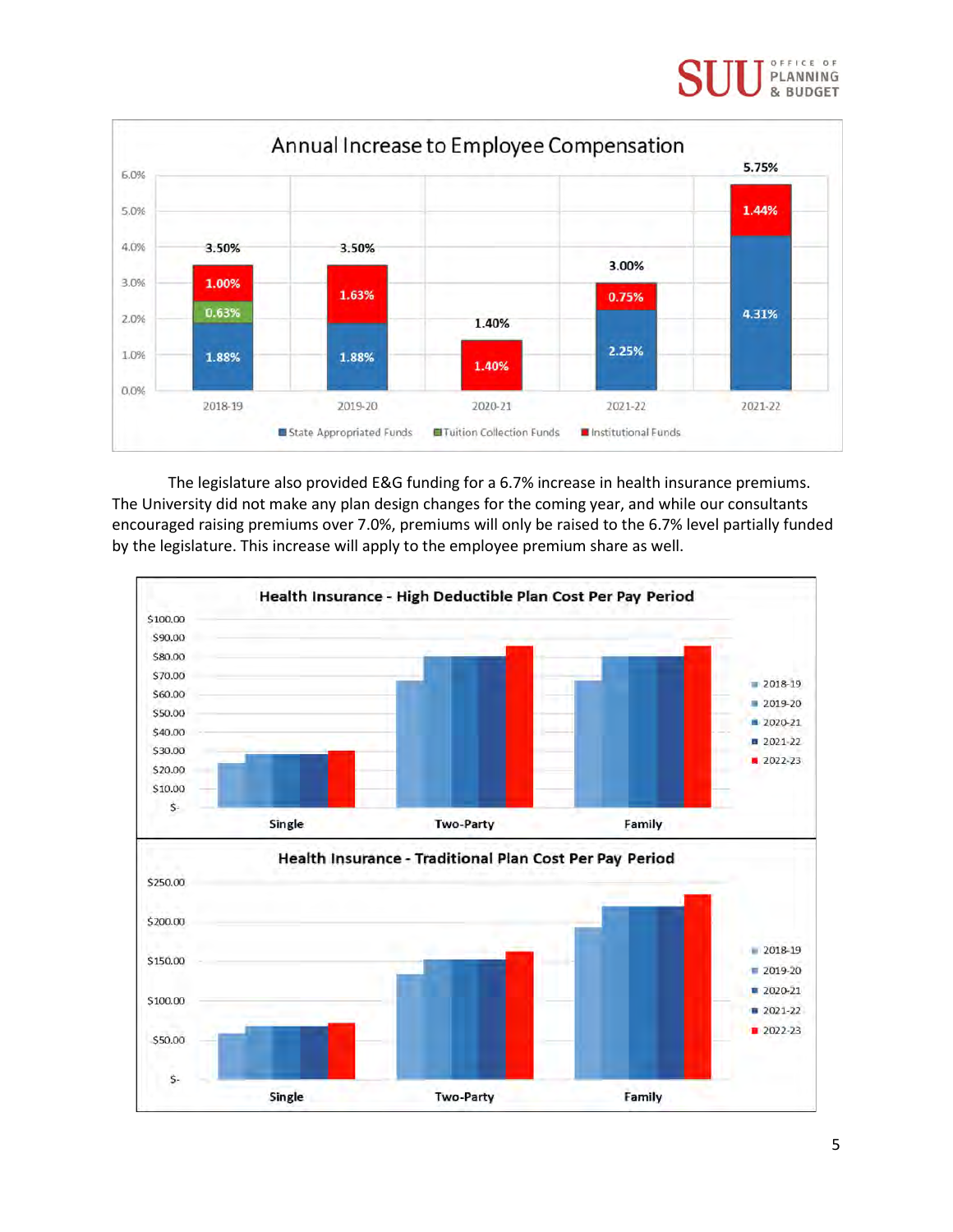#### PLANNING & BUDGET



In other budget related updates, the legislature provided \$9.2 million in one-time funds to address flood mitigation efforts at the football stadium, which experienced significant flood damage last fall. Underground piping will be installed along 200 South running north through campus to move storm drain water efficiently away from buildings and fields. Concrete walls and diversion efforts will prevent water from entering the building at its lowest ground floor level. In addition, funds will be used to remodel the ground floor eliminating wood studs, all sheetrock, mechanical equipment, and carpeting which have been degraded by numerous floods over the years.



Thanks to the influence of our southern Utah legislative delegation, the Utah Shakespeare Festival received one-time appropriations of \$540,000 for theatrical equipment, \$400,000 to take *Every Brilliant Thing* to all Utah high schools over the next two years, \$100,000 for operational needs, and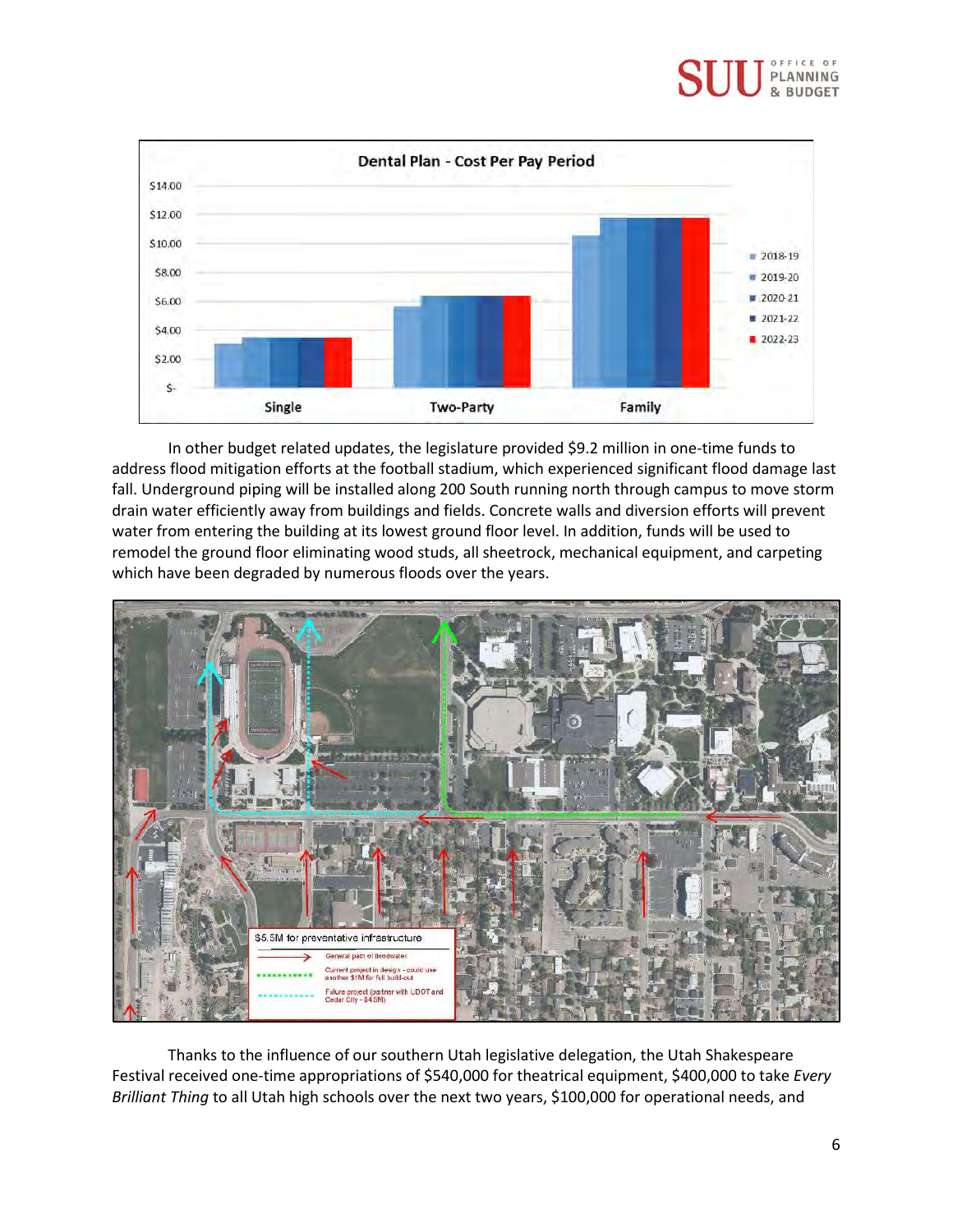

restoration of \$52,000 in ongoing funds. SUMA and the Utah Summer Games each received \$50,000 one-time for their initiatives and programs. And finally, \$300,000 was appropriated on a one-time basis to create the Helen Foster Snow Cultural Center at SUU to continue the university's support of Chinese language and cultural education when our Confucius Institute's contract ends on June 30, 2022.

Ongoing Administration efforts seek to create an all-day childcare option for employees who are facing increased challenges finding care for their young children. The new Academic Classroom Building is well underway (as shown on the front cover) however, supply chain issues have caused a delay in our planned opening from January 2023 to late spring. We anticipate the building being ready for classes by the summer semester. Many administrative staff members have or will soon be moving into the Campus Services Building, which was purchased from the Leavitt Corporation this winter. Remodeling efforts by the Facilities' team has made this a wonderful addition to SUU's campus. We look forward to many years of service to the students and employees of SUU. And finally, the Presidential Search Committee is actively working with a professional search firm to recruit and hire SUU's 17<sup>th</sup> president. We hope our new president will join campus in time to greet students as they return for class this fall.

We wish each of you well in your professional and personal endeavors! May this summer be filled with activities and adventures that will help us all relax and unwind! Like our students, the past two years have provided each of us some life altering experiences and stress. Hopefully the summer of 2022 will provide some much-needed relief. Thanks to each of you for your commitment to each other, the students, and SUU.

Go T-birds!!!

Marvin Dodge Vice President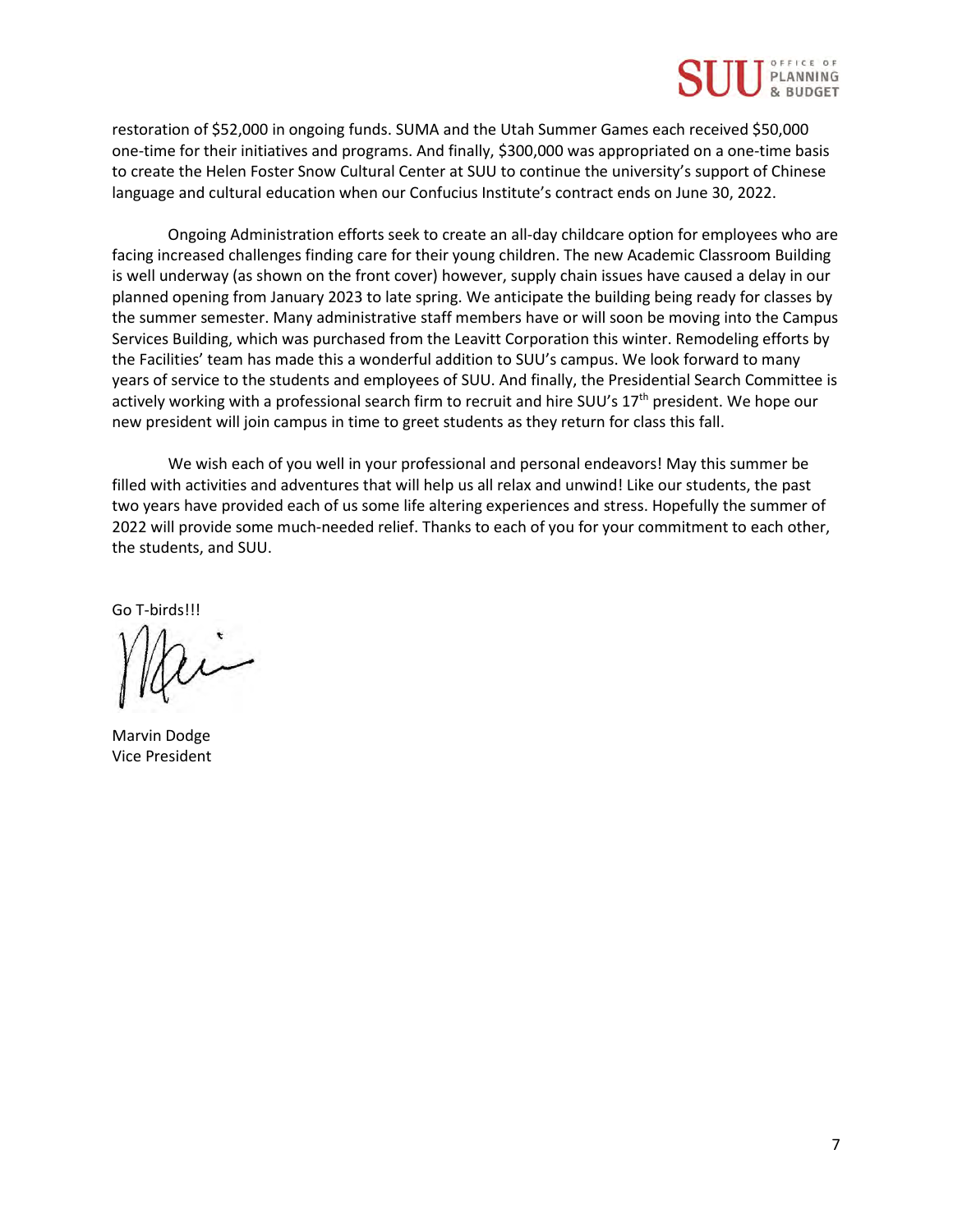



#### **Allocation of FY 2023 Ongoing Appropriations by IPEDS Function and Cabinet Member**

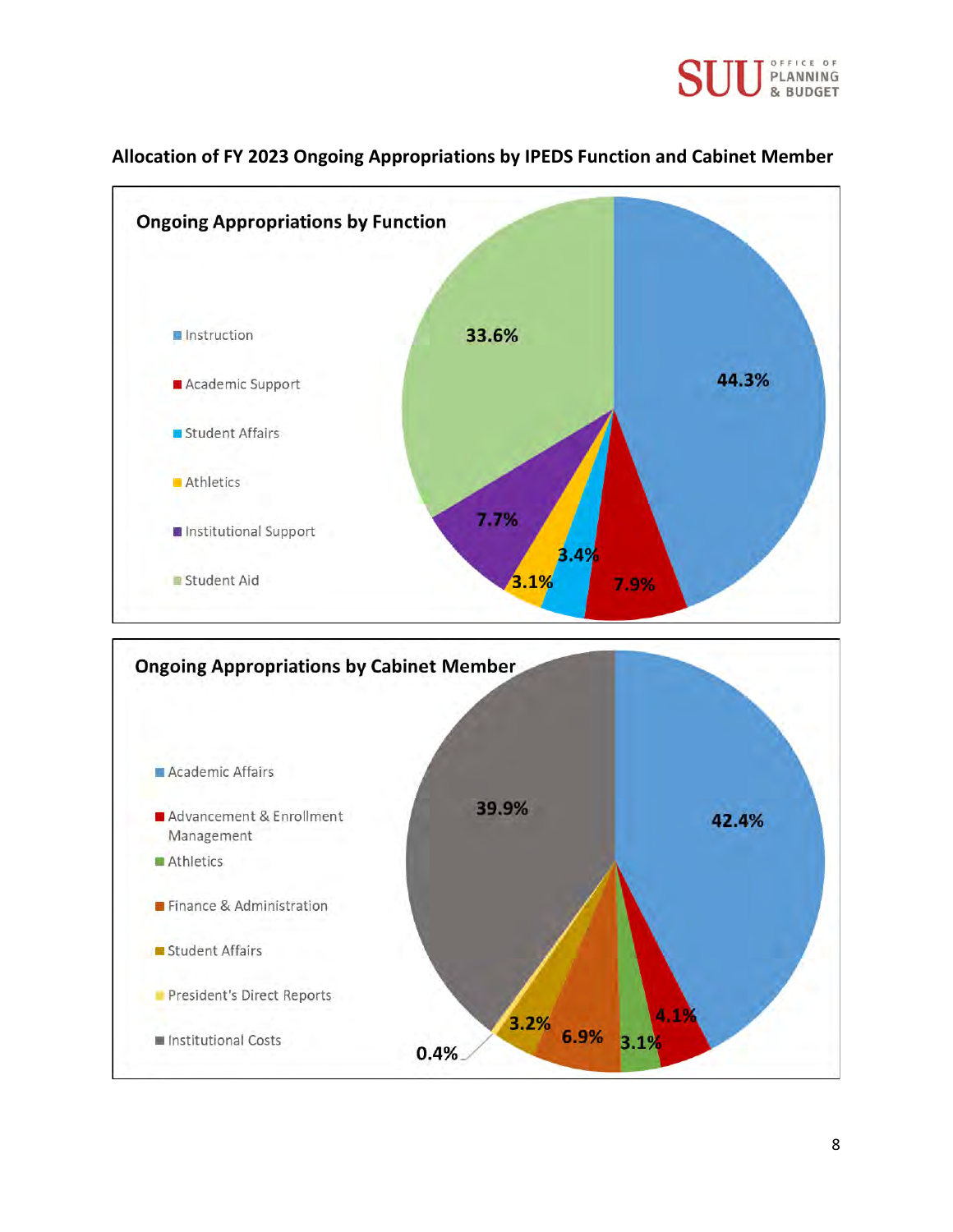

### **2022-23 Ongoing E&G Budget Summary**

#### **Ongoing Revenues**

| <b>Tuition Revenue</b>                                                                     |                  |
|--------------------------------------------------------------------------------------------|------------------|
| Unbudgeted Ongoing Revenue from FY 2021                                                    | \$<br>561,700    |
| Enrollment/Tuition Growth during FY 2022                                                   | 1,606,100        |
| Tuition Rate Increase Revenue 2022-23 (No Rate Increase)                                   |                  |
| <b>State Appropriations</b>                                                                |                  |
| Compensation, Health & Dental Insurance (75% from State)                                   | 3,871,400        |
| Growth Formula Funding                                                                     | 3,247,000        |
| Performance-Based Formula Funding                                                          | 1,846,300        |
| Internal Service Fund Rate Increases (mostly Risk premiums)                                | 56,800           |
| <b>Total Revenue Increase</b>                                                              | \$<br>11,189,300 |
| <b>Ongoing Expenditures</b>                                                                |                  |
| <b>Legislative Directives</b>                                                              |                  |
| Compensation adjustment for merit, market and retention at 5.75%                           | \$<br>4,443,800  |
| Health Insurance adjustment at 6.7%                                                        | 711,600          |
| Dental Insurance adjustment at 1.0%                                                        | 6,000            |
| Internal Service Funds Rate Increases (mostly Risk premiums)                               | 75,700           |
| <b>Total Legislative Directives</b>                                                        | \$<br>5,237,100  |
| <b>Ongoing Funding Available for SUU Budget Process</b>                                    | \$<br>5,952,200  |
| 2022-23 Ongoing E&G Funding Appropriated to Departments                                    | <b>Ongoing</b>   |
| <b>Institutional Costs</b>                                                                 |                  |
| Scholarship growth to match enrollment growth                                              | \$<br>2,000,000  |
| Elimination of Computer Lab General Fee (reduced first 1/2 last year)                      | 260,000          |
| FY 2022 AP Partnership Costs - Base budget increase                                        | 114,000          |
| New Academic Faculty Lines - Funding to be Allocated by Office of the Provost as Recruited |                  |
| Accounting/Business Law - TT - Assistant Professor                                         |                  |
| Art, Web Design - TT - Assistant Professor                                                 |                  |
| Biology - TT - Assistant Professor                                                         |                  |
| Biology - TT - Assistant Professor                                                         |                  |

Chemistry - TT - Assistant Professor

Chinese - TT - Assistant Professor

Computer Science - NTT - Lecturer

Economics - NTT - Lecturer

Family Life and Human Development - TT - Assistant Professor

Family Life and Human Development (Social Work) - TT - Assistant Professor

Finance/MBA - NTT - Lecturer

Geoscience - TT - Assistant Professor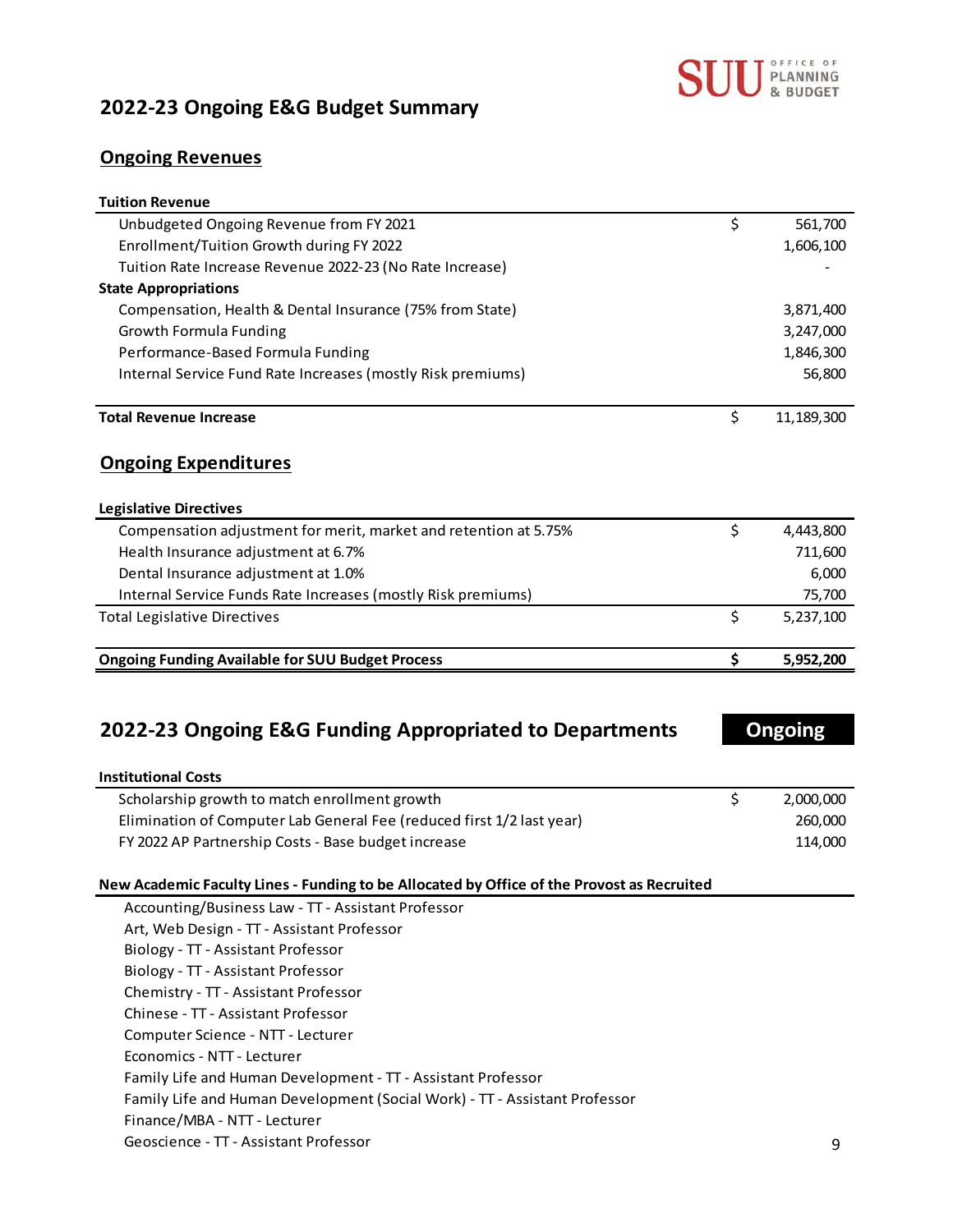

| Human Nutrition - NTT - Lecturer                           | & BUDGET        |
|------------------------------------------------------------|-----------------|
| Mathematics - NTT - Lecturer                               |                 |
| Mathematics - NTT - Lecturer                               |                 |
| <b>Outdoor Recreation - NTT - Lecturer</b>                 |                 |
| Physics - TT - Assistant Professor                         |                 |
| Psychology - TT - Assistant Professor                      |                 |
| Psychology - TT - Assistant Professor                      |                 |
| Teacher Education - TT - Assistant Professor               |                 |
| Teacher Education - TT - Assistant Professor               |                 |
| Subtotal New Faculty Lines (including benefit costs)       | \$<br>2,112,000 |
| Operating Budget for 21 new Faculty Lines                  | 42,000          |
| <b>Other Academic Priorities</b>                           |                 |
| Promotion, Rank, and Tenure Adjustments (at new rates)     | \$<br>133,600   |
| PsyD Assistantships (10)                                   | 130,000         |
| BGS (Speedway) - additional adjunct faculty                | 108,000         |
| <b>Advancement &amp; Enrollment Management</b>             |                 |
| Student Success Advisor - Graduate and Online              | \$<br>59,800    |
| Social Media Coordinator - Brand Strategies                | 59,300          |
| Prospect Development/Office Manager - Advancement          | 57,600          |
| <b>Financial Aid Counselor</b>                             | 56,600          |
| Operating Budget for 4 Additional FTE                      | 8,000           |
| <b>Athletics</b>                                           |                 |
| Director of Equipment and Facilities                       | \$<br>60,400    |
| Director of Events                                         | 58,800          |
| Director of Operations - Women's Basketball                | 57,400          |
| Operating Budget for 3 additional FTE                      | 6,000           |
| <b>Finance &amp; Administration</b>                        |                 |
| HR - Compensation Manager                                  | \$<br>99,400    |
| IT - Web development and Information Security              | 93,700          |
| Aviation - Move two staff from Fee revenue to E&G          | 92,300          |
| <b>Enterprise Risk - Compliance and Contracts</b>          | 87,300          |
| Audit - SUU's share of USHE Information Technology Auditor | 30,000          |
| Operating budget for 3 additional FTE                      | 6,000           |
| <b>Student Affairs</b>                                     |                 |
| <b>Student Affairs Restructuring</b>                       | \$<br>75,000    |
| Academic Advisor                                           | 56,800          |
| Veterans - School Certification Specialist                 | 42,600          |
| SUU Outdoors - LEAP Programming                            | 15,000          |
| Operating Budget for 2 additional FTE                      | 4,000           |
| <b>President's Direct Reports</b>                          |                 |
| General Counsel - Student employee for legal research      | \$<br>20,600    |
| Staff Association - operating costs                        | 6,000           |
| <b>Total Funding Appropriated to Departments</b>           | 5,952,200       |
|                                                            |                 |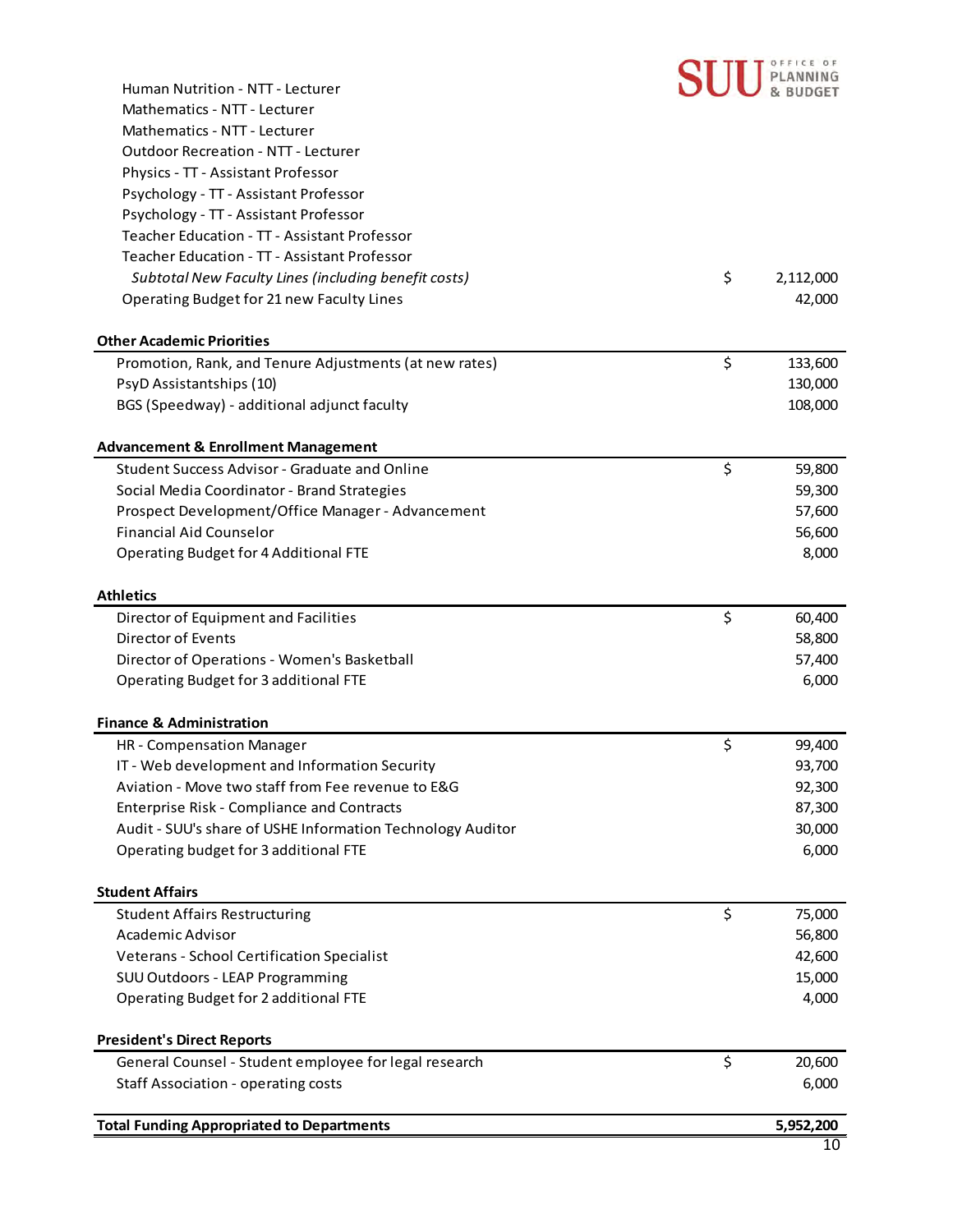

## **2022-23 One-Time E&G Budget Summary One-Time**

| <b>Tuition Revenue</b>                                                                 |                  |
|----------------------------------------------------------------------------------------|------------------|
| FY 2021 Carry Forward                                                                  | \$<br>5,273,700  |
| FY 2022 One-time revenue                                                               | 5,204,500        |
| Institutional Federal Reimbursement Funds                                              | 426,700          |
| Legislative Funding for Utah Shakespeare Festival - Every Brilliant Thing              | 400,000          |
| <b>Total One-Time Revenue Available</b>                                                | \$<br>11,304,900 |
| <b>Institutional Costs</b>                                                             |                  |
| FY 2022 Scholarship adjustment for growth                                              | \$<br>3,500,000  |
| FY 2021 Budget Roll Forward (to departments)                                           | 2,415,000        |
| FY 2022 AP Partnership Costs                                                           | 114,000          |
| <b>Academic Affairs</b>                                                                |                  |
| CHS - Human Performance Laboratory Equipment                                           | \$<br>108,300    |
| COS - Critically needed repairs to greenhouse structure                                | 50,000           |
| COS - Student wages                                                                    | 21,000           |
| COS - Security Cameras for SC and SCA                                                  | 16,000           |
| COS - Security Cameras for Geosciences & STEM Buildings                                | 7,800            |
| HSS/Facilities - Relocate and replace KSUU Thunder 91.1 radio tower                    | 100,000          |
| HSS - Repository Support (Basement of the ELC)                                         | 20,000           |
| Library - Resources for new film program                                               | 4,500            |
| PVA - Lighting equipment for Film Program.                                             | 120,000          |
| PVA - Cameras, tripods, lighting, microphones for the new Film Program                 | 98,000           |
| Student Learning Space within MC116                                                    | 10,000           |
| <b>Advancement &amp; Enrollment Management</b>                                         |                  |
| Admissions - Buy additional names for leads                                            | \$<br>122,400    |
| Admissions - EAB contract renewal                                                      | 60,000           |
| Advancement - Graphic Design work hourly wage                                          | 24,000           |
| Enrollment Management - Marketing Proposal                                             | 850,000          |
| Enroll Mgmt - Travel, Student Recruitment Navigator Team, and Digital Marketing Coord. | 350,000          |
| Financial Aid - Call Center hourly wage                                                | 73,000           |
| Financial Aid - Campus Logic software                                                  | 25,000           |
| Graduate & Online - Marketing & Hourly Students                                        | 545,000          |
| Graduate & Online - Scholarships                                                       | 50,000           |
| International Affairs - Recruiting face-to-face students from Korea                    | 25,000           |
| Registrar - Hourly Wage for transcript processing                                      | 23,000           |
| <b>Alumni &amp; Community Relations</b>                                                |                  |
| Capital Improvements for Hunter Alumni Center                                          | \$<br>140,600    |
| <b>C</b> and a second the                                                              | $\sim$           |

| Alumni & Community Relations - Graduation costs, events, and student wages          | 120,000 |
|-------------------------------------------------------------------------------------|---------|
| SUMA - Community events (Day of the Dead, Winter Holiday, and Spring Arts Festival) | 34,500  |